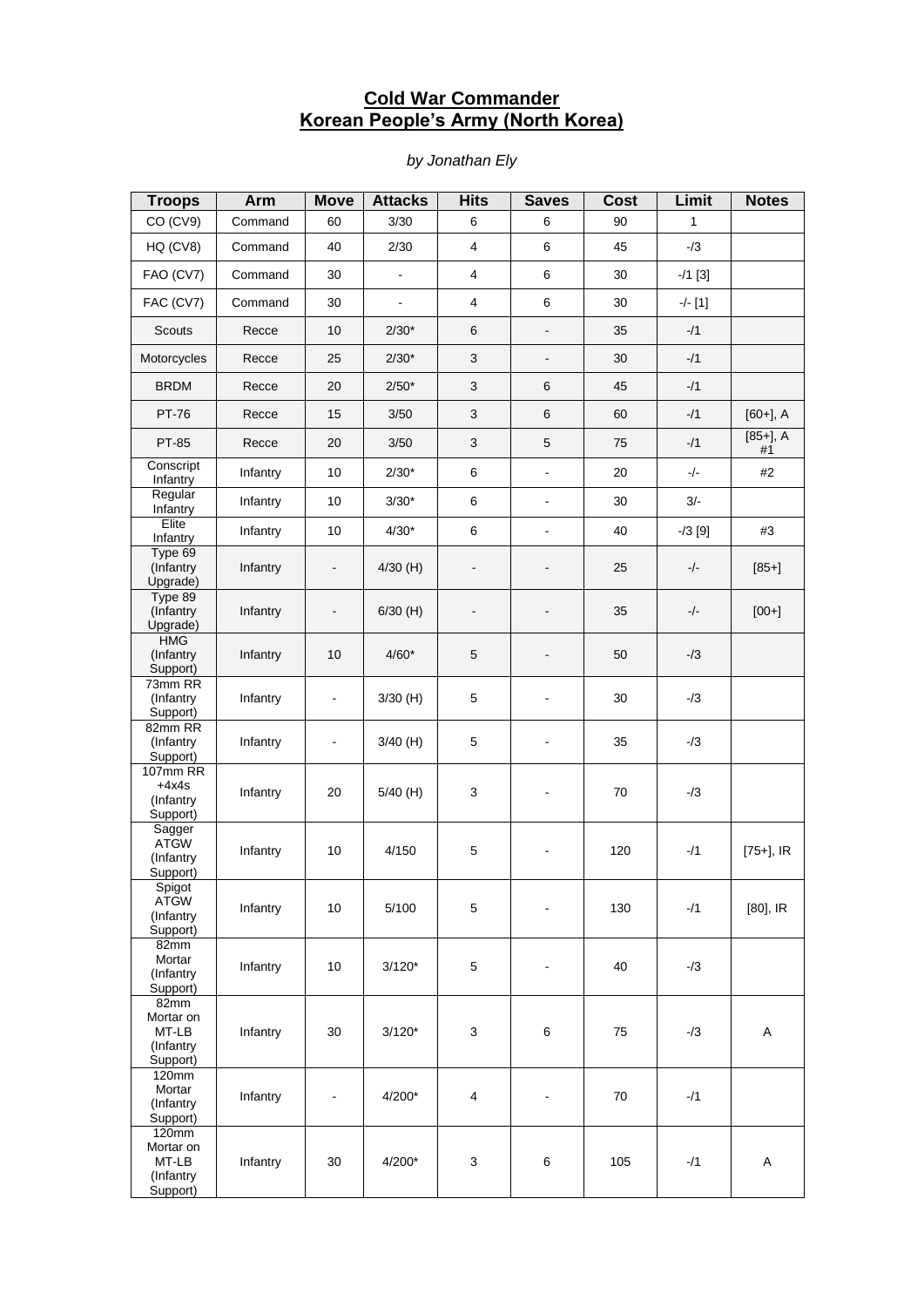| <b>Troops</b>                | Arm        | <b>Move</b>    | <b>Attacks</b> | <b>Hits</b>             | <b>Saves</b>             | <b>Cost</b> | Limit     | <b>Notes</b>               |
|------------------------------|------------|----------------|----------------|-------------------------|--------------------------|-------------|-----------|----------------------------|
| Combat<br>Engineers          | Engineers  | 10             | $4/30*$        | 6                       | $\blacksquare$           | 60          | $-13$     |                            |
| PT54/55<br>Mine<br>Clearer   | Engineers  | 20             | 4/60           | 4                       | 4                        | 110         | $-12$     | $[75+]$ , IR,<br>A         |
| BMP-1                        | <b>IFV</b> | 30             | 3/50(H)        | 3                       | 6                        | 55          | $-/-$ [9] |                            |
| $T-55$                       | Armour     | 25             | 4/60           | $\overline{4}$          | 4                        | 95          | $-19$     | $[60+]$ ,<br>R/S2/IR       |
| Type 59-I                    | Armour     | 30             | 4/80           | 4                       | 4                        | 100         | -/9       | $\overline{[68+]}$<br>R/IR |
| $T-62$                       | Armour     | 25             | 5/80           | 5                       | 4                        | 120         | $-19$     | $[65+]$<br>R/S2/IR         |
| Ch'onma<br>Ho                | Armour     | 30             | 6/80           | 5                       | 4                        | 165         | -/9       | $[92+]$<br>R/S2/IR<br>#4   |
| Pokpung Ho                   | Armour     | 30             | 6/100          | 6                       | 4                        | 180         | -/9       | $[02+]$<br>R/S2/IR<br>#5   |
| HJ-9 ATGW                    | Anti-Tank  | 25             | 8/200          | 3                       | 6                        | 290         | $-13$     | $[05+]$<br>IR/A<br>#6      |
| 100mm<br><b>ATG</b>          | Anti-Tank  | $\Box$         | 4/80           | 3                       | $\overline{\phantom{a}}$ | 60          | $-13$     |                            |
| <b>SU-100</b><br>(SPAT)      | Anti-Tank  | 25             | 4/80           | $\overline{\mathbf{4}}$ | 5                        | 80          | $-/-$ [3] |                            |
| M1954<br>(130mm<br>Towed)    | Artillery  | $\blacksquare$ | 4              | $\boldsymbol{2}$        | $\blacksquare$           | 50          | -/-       | #7                         |
| M-1974<br>(152mm)<br>SPG)    | Artillery  | 25             | 5              | 3                       | 6                        | 80          | $-/-$ [3] | Α<br>#8                    |
| M-1975<br>(130mm<br>SPG)     | Artillery  | 25             | 4              | 3                       | 6                        | 80          | -/3       | #9                         |
| M-1977<br>(152mm)<br>SPG)    | Artillery  | 25             | 5              | 3                       | 6                        | 90          | $-13$     | A<br>#10                   |
| M-1978<br>(170mm<br>SPG)     | Artillery  | 20             | 6              | 3                       | $\blacksquare$           | 100         | -/- [1]   | O<br>#11                   |
| M-1981<br>(122mm,<br>SPG)    | Artillery  | 25             | 3              | 3                       | 6                        | 65          | $-/-$     | #12                        |
| $M-1989$<br>(170mm)<br>SPG)  | Artillery  | 25             | 6              | 3                       | 6                        | 120         | $-13$     | #13                        |
| M-1991<br>(122mm)<br>SPG)    | Artillery  | 30             | 3              | 3                       | 6                        | 80          | $-/-$     | #14                        |
| M-1992<br>(130mm)<br>SPG)    | Artillery  | 30             | 4              | 3                       | 6                        | 90          | $-/-$     | #15                        |
| M-1985<br>(122mm RL<br>Unit) | Artillery  | 20             | 5              | 3                       | $\blacksquare$           | 70          | $-/-$ [3] | #16                        |
| M-1985<br>(240mm RL<br>Unit) | Artillery  | 20             | 6              | 3                       | $\blacksquare$           | 85          | $-/-$ [3] | #17                        |
| ZSU-57-2<br>(SP AAA)         | Artillery  | 25             | 2/60           | 3                       | 6                        | 55          | $-11$     | $\mathsf O$                |
| ZSU-23-4<br>(SP AAA)         | Artillery  | 25             | 4/40           | 3                       | 6                        | 105         | $-11$     | $[65+]$ , IR               |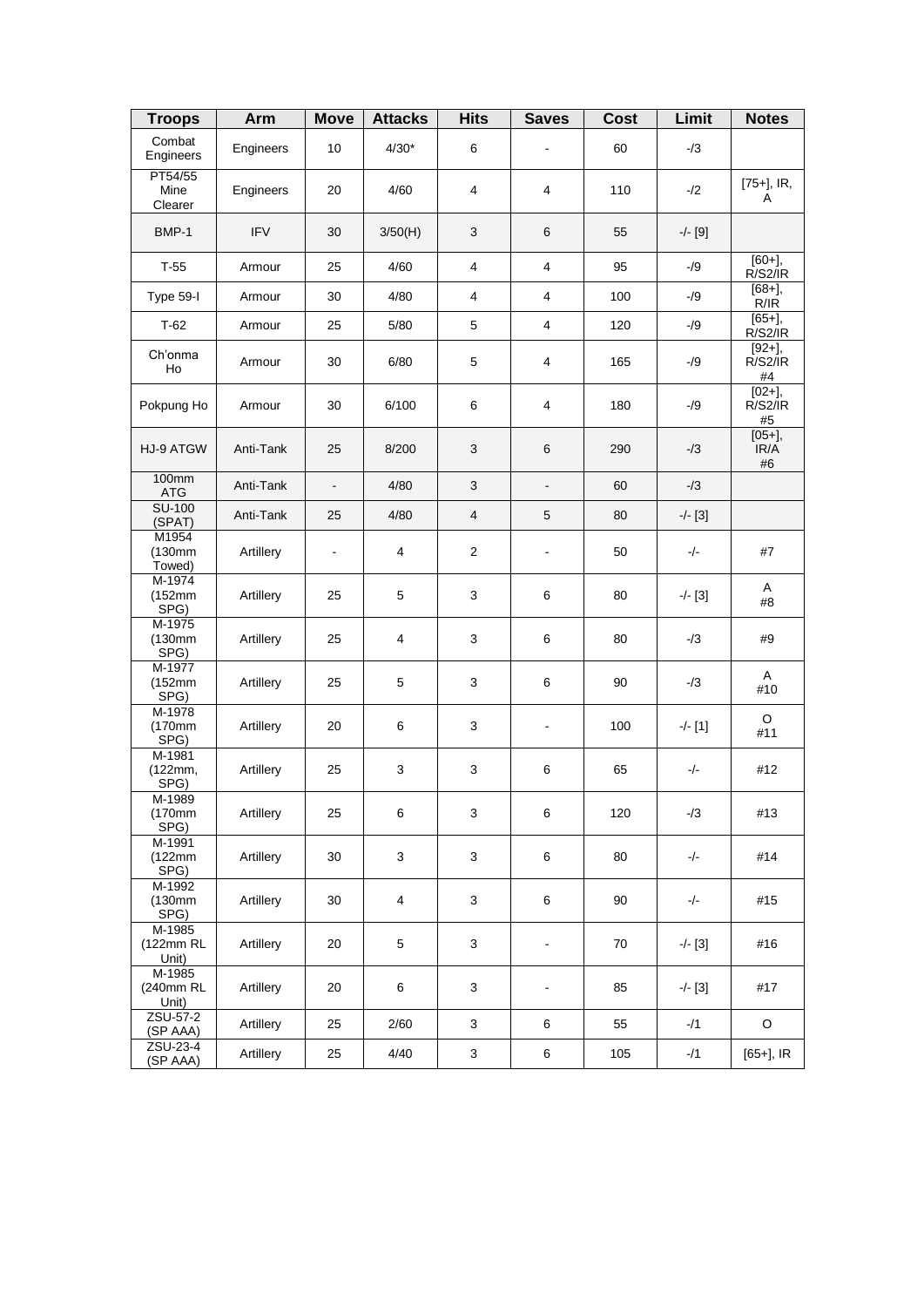| <b>Troops</b>                         | Arm       | <b>Move</b>                  | <b>Attacks</b>          | <b>Hits</b> | <b>Saves</b>            | <b>Cost</b> | Limit     | <b>Notes</b>                      |
|---------------------------------------|-----------|------------------------------|-------------------------|-------------|-------------------------|-------------|-----------|-----------------------------------|
| SA-6<br>Gainful<br>(SAM Unit)         | Artillery | 20                           | 4/200                   | 3           | 6                       | 105         | $-11$     | IR.                               |
| SA-7 Grail<br>(SAM Unit)              | Artillery | 10                           | 4/100                   | 5           | $\blacksquare$          | 70          | $-11$     | IR.                               |
| SA-13<br>Gopher<br>(SAM Unit)         | Artillery | 25                           | 5/200                   | 3           | 6                       | 120         | $-11$     | $\ensuremath{\mathsf{IR}}\xspace$ |
| $SA-14$<br>Gremlin<br>(SAM Unit)      | Artillery | 10                           | 5/100                   | 5           |                         | 80          | $-11$     | IR.                               |
| $SA-16$<br>Gimlet<br>(SAM Unit)       | Artillery | 10                           | 6/100                   | 5           | $\blacksquare$          | 90          | $-11$     | IR                                |
| <b>SA-17</b><br>Grizzly<br>(SAM Unit) | Artillery | 25                           | 6/200                   | 3           | 6                       | 135         | $-11$     | #18                               |
| Mi-24 Hind<br>Attack<br>Helicopter    | Aircraft  | $\overline{\phantom{a}}$     | 4/50                    | 4           | 5                       | 130         | $-/-$ [1] | (1space)                          |
| $MiG-23$<br>Flogger                   | Aircraft  | $\blacksquare$               | 5                       | 3           | $\overline{4}$          | 105         | $-/-$ [2] |                                   |
| Harbin H5<br>Mascot                   | Aircraft  | $\overline{\phantom{a}}$     | 3                       | 3           | 4                       | 65          | $-/- [2]$ | #19                               |
| Sukhoi Su-<br>25 Frogfoot             | Aircraft  | $\overline{\phantom{a}}$     | 8                       | 4           | $\overline{4}$          | 180         | $-/-$ [1] |                                   |
| Shenyang<br>J5                        | Aircraft  | $\blacksquare$               | 3                       | 3           | $\overline{4}$          | 65          | $-/-$ [2] | #20                               |
| Shenyang<br>J6                        | Aircraft  | $\blacksquare$               | $\overline{\mathbf{4}}$ | 3           | $\overline{\mathbf{4}}$ | 75          | $-/- [2]$ | #21                               |
| Nanchang<br>Q <sub>5</sub>            | Aircraft  | $\blacksquare$               | $\overline{4}$          | 3           | $\overline{4}$          | 75          | $-/- [2]$ | #22                               |
| Chegdu<br>F7B/MiG-21<br>Fishbed       | Aircraft  | $\qquad \qquad \blacksquare$ | 4                       | 3           | 4                       | 85          | $-/-[2]$  | #23                               |
| <b>BTR-80</b>                         | Transport | 25                           | 3/60                    | 3           | 6                       | 45          | $-/-$     | A                                 |
| <b>BTR-60</b>                         | Transport | 25                           | $2/50*$                 | 3           | 6                       | 35          | -/-       | Α                                 |
| <b>BTR-50</b>                         | Transport | 20                           | $1/50*$                 | 3           | 6                       | 25          | -/-       | O/A                               |
| VTT-323/<br>Type 63                   | Transport | 30                           | $2/50*$                 | 3           | 6                       | 40          | -/-       | Ā<br>#24                          |
| Type 77                               | Transport | 25                           | $2/50*$                 | 3           | 6                       | 35          | -/-       | A<br>#25                          |
| <b>BTR-152</b>                        | Transport | 20                           | $1/50*$                 | 3           | 6                       | 20          | -/-       | $\mathsf O$                       |
| Truck                                 | Transport | 20                           | $\Box$                  | 3           | $\blacksquare$          | 10          | $-/-$     |                                   |
| Mi-2 Hoplite<br>Helicopter            | Transport | $\blacksquare$               | $2/50*$                 | 3           | 6                       | 35          | $-/- [2]$ | (2 spaces)                        |
| Harbin Z-5<br>Helicopter              | Transport | $\blacksquare$               | $2/50*$                 | 3           | 6                       | 40          | $-/- [2]$ | (3 spaces)<br>#26                 |
| Mi-8 Hip<br>Helicopter                | Transport | $\blacksquare$               | $2/50*$                 | 3           | 6                       | 45          | $-/-$ [2] | (4 spaces)                        |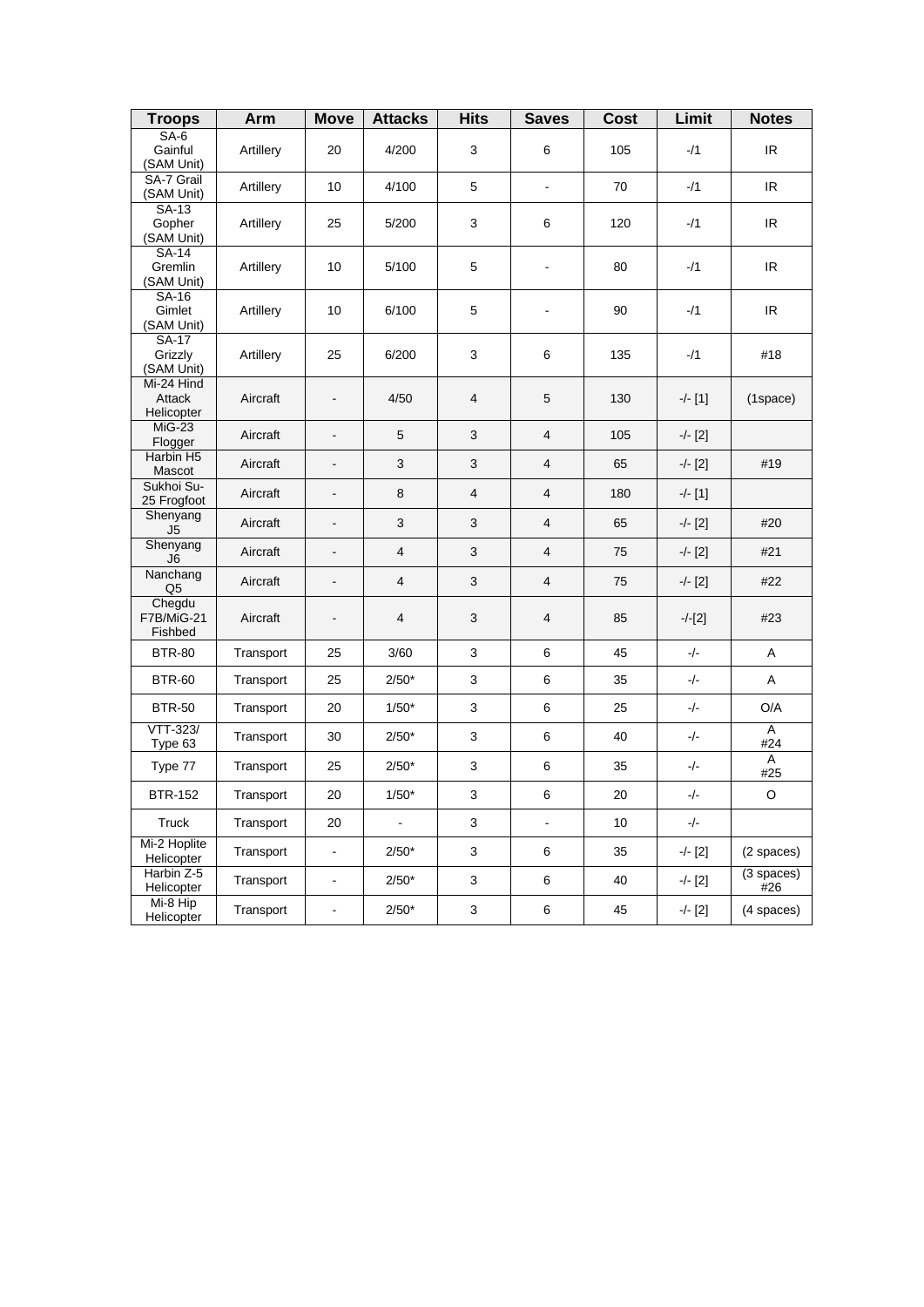## Special Rules

- Rigid tactical doctrine
- Counter-battery capability
- Dismounted Assault: Infantry must dismount transport (unarmoured transport, armoured transport and IFVs) when assaulting, so response fire is against the infantry not the transport.
- Air superiority: -2 modifier to die roll
- Self-propelled artillery units may be deployed in any scenario
- Infiltration: +2 to command value for flank deployment
- Assets include;
	- $\triangleright$  Artillery HE (max 8 per unit, 10 points each)
	- $\triangleright$  Artillery Smoke (max 2 per unit, 20 points each)
	- $\triangleright$  Artillery Illumination (max 2 per unit, 20 points each)
	- $\triangleright$  Artillery Chemicals (max 2 per unit, 30 points each)
	- Aircraft Ground-Attack (max 4 per unit, 10 points each)
	- $\triangleright$  Aircraft Napalm (max 1 per unit, 30 points each)
	- $\triangleright$  Aircraft Air Assault (max 1 per unit, 50 points each)

## Battlegroup Selection

Max one recce unit per 1000 points.

Max nine elite infantry per battlegroup.

Max three HMG and RR support units per 1000 points.

Max three medium mortars per 1000 points.

Max one heavy mortar per 1000 points.

Max one ATGW support unit per 1000 points.

Max two mine-clearing unit per 1000 points.

Max nine IFV units per battlegroup.

Max nine tank units per 1000 points.

Max three SPAT units per battlegroup.

Max three heavy SPG (M-1974 or M1978) per battlegroup.

Max three rocket launching (RL) artillery units per battlegroup.

Max twelve artillery units per battlegroup, excluding RL units.

Max one air-defence unit per 1000 points.

Max one Mi-24 *Hind* or SU-25 *Frogfoot* aircraft per battlegroup.

Max two aircraft units per battlegroup.

Max two transport helicopters per battlegroup.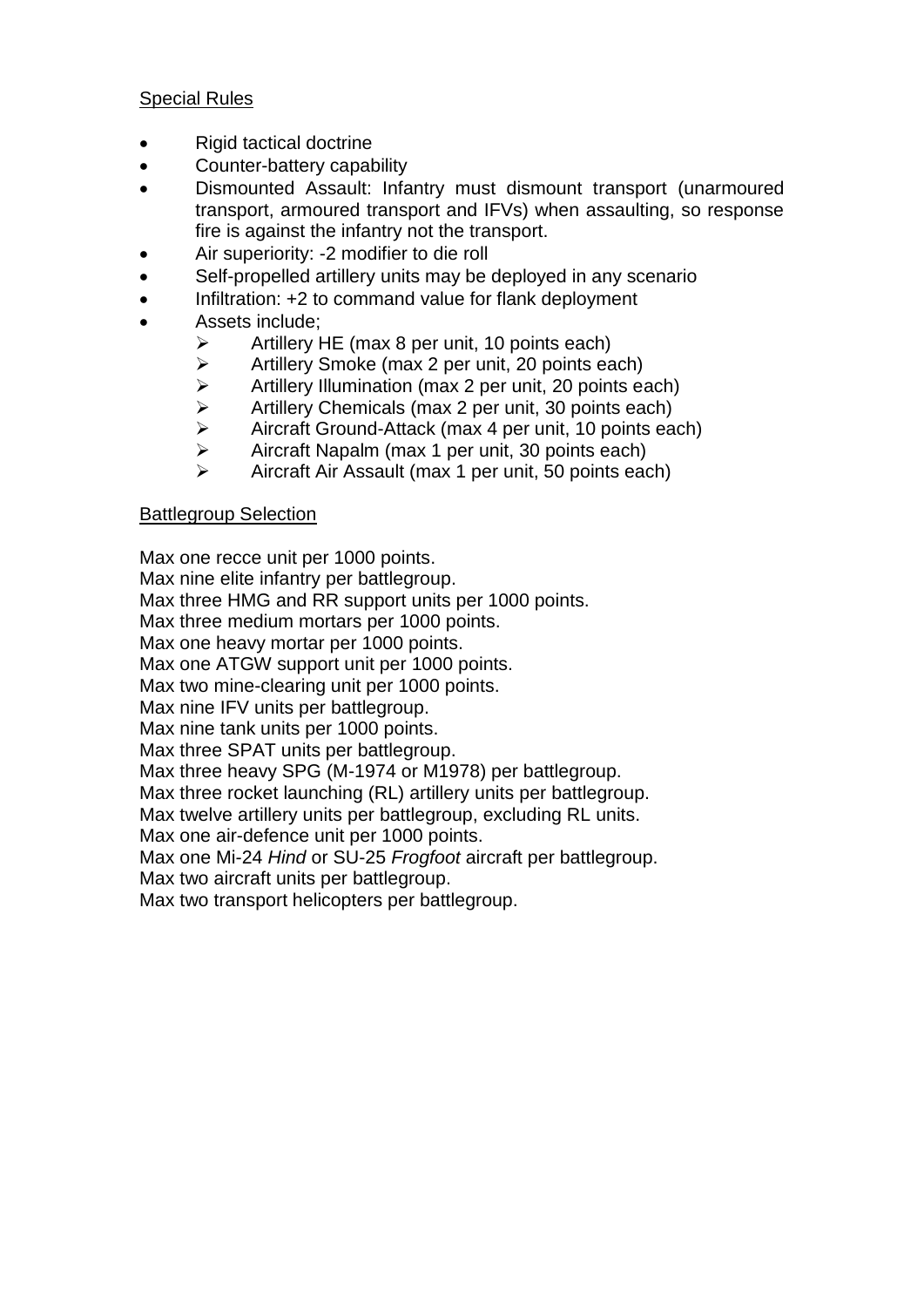### **Notes**

**Note 1**; A PT-85 is essentially an updated PT-76, and can be represented by the same model.

**Note 2**; Conscripts may not use initiative to assault the enemy.

**Note 3**; Elite infantry have no command penalty for assaulting the enemy and gain +1 attack in close combat.

**Note 4**; A *Ch'onma Ho* is a locally produced main battle tank, developed from a variety of sources. It may be represented on the battlefield by a T72 (or derivative).

**Note 5**; A *Pokpung Ho* is a locally developed main battle tank, developed from a variety of sources. It may be represented on the battlefield by a T80 or a T90.

**Note 6**; A HJ-9 is a Chinese third generation anti-armour missile, normally found mounted on a WZ-550 ATGM carrier. These could easily be represented by a BRDM-3 or similar vehicle.

**Note 7**; A locally produced towed artillery piece that could easily be represented within the game by a Soviet D30 field gun.

**Note 8**; A North Korean version of the 2S3 *Akatsiya*.

**Note 9:** A bastardised marriage between a 130mm field gun and a locally produced chassis, this self-propelled gun can be represented by a 2S1 *Gvozdika*.

**Note 10**; An updated version of the M-1974, and again may be represented by a 2S3 *Akatsiya*.

**Note 11**; An open turret, 170mm self-propelled gun of local construction that is visually similar to both the M-107 and M-110 US self propelled guns. The M-1978 could easily be represented by either of these weapons.

**Note 12**; A Chinese-produced 122mm self-propelled gun that has found itself in North Korean service. Yet again, in the absence of an accurate model, this vehicle could be represented by the 2S1 *Gvozdika*.

**Note 13**; An updated version of the M1978 (see Note 11), and can be represented by the same models.

**Note 14**; Another bastardised marriage between a 122mm field gun and a locally produced chassis, this self-propelled gun can again be represented by the ubiquitous 2S1 *Gvozdika*.

**Note 15**; Another bastardised marriage between a 130mm howitzer and a locally produced chassis, this self-propelled gun can again be represented by the ubiquitous 2S3 *Akatsiya*.